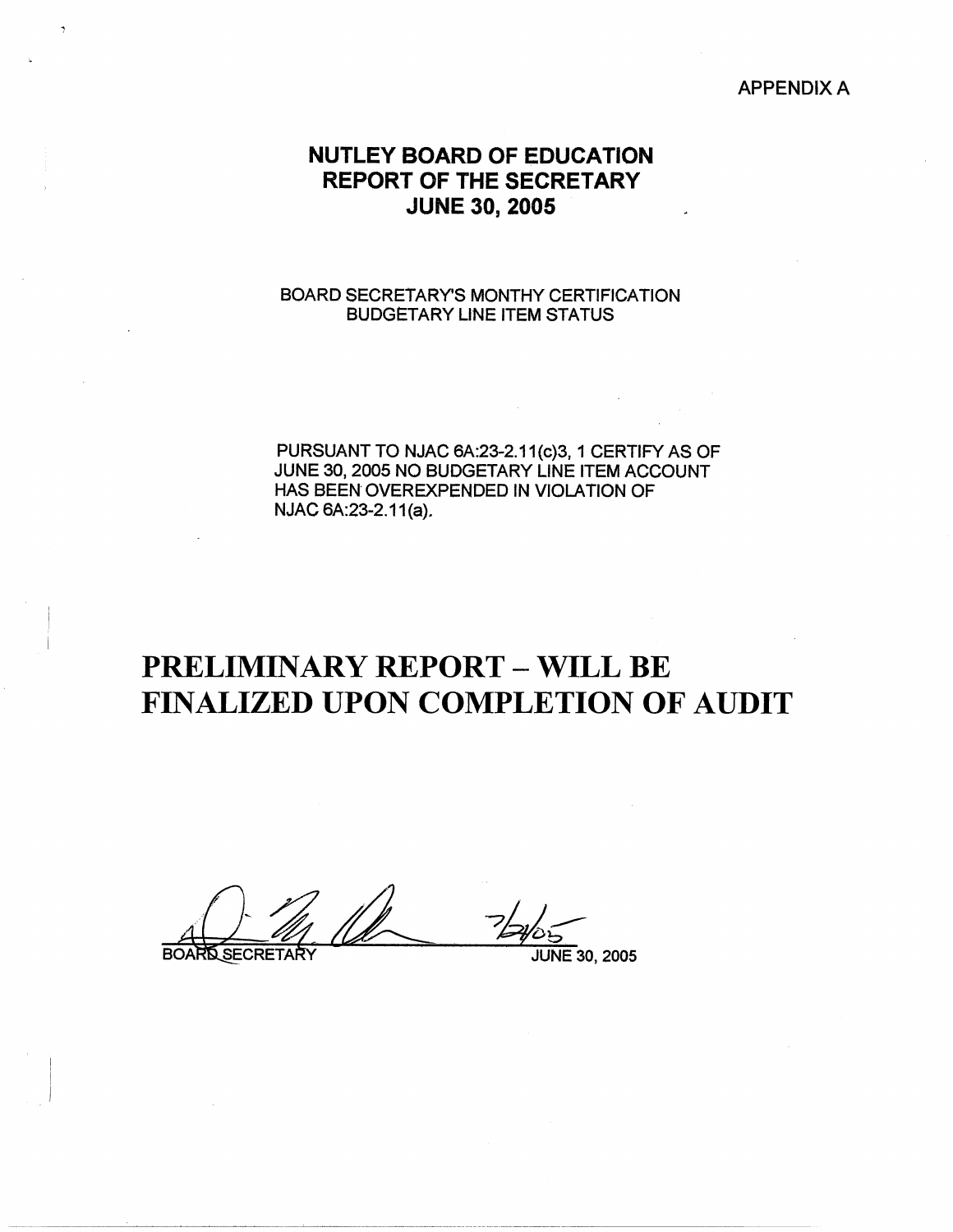| <b>Starting date</b> | 7/1/04<br><b>Ending date</b><br>6/30/05     | <b>Fund: 10</b>     |                       |
|----------------------|---------------------------------------------|---------------------|-----------------------|
|                      | <b>Assets and Resources</b><br>Assets:      |                     |                       |
| 101                  | Cash in bank                                |                     | \$1,423,820.35        |
| $102 - 106$          | Cash Equivalents                            |                     | \$0.00                |
| 111                  | Investments                                 |                     | \$0.00                |
| 116                  | <b>Capital Reserve Account</b>              |                     | \$119,318.91          |
| 121                  | Tax levy Receivable                         |                     | \$0.00                |
|                      | Accounts Receivable:                        |                     |                       |
| 132                  | Interfund                                   | \$65,264.51         |                       |
| 141                  | Intergovernmental - State                   | \$552,961.53        |                       |
| 142                  | Intergovernmental - Federal                 | \$0.00              |                       |
| 143                  | Intergovernmental - Other                   | \$14,903.90         |                       |
| 153, 154             | Other (net of estimated uncollectable of \$ | \$331.44            | \$633,461.38          |
|                      | Loans Receivable:                           |                     |                       |
| 131                  | Interfund                                   | \$0.00              |                       |
| 151, 152             | Other (Net of estimated uncollectable of \$ | \$0.00              | \$0.00                |
|                      | <b>Other Current Assets</b>                 |                     | \$0.00                |
|                      | <b>Resources:</b>                           |                     |                       |
| 301                  | <b>Estimated revenues</b>                   | \$43,394,228.00     |                       |
| 302                  | Less revenues                               | $(\$43,548,234.91)$ | (\$154,006.91)        |
|                      | <b>Total assets and resources</b>           |                     | <u>\$2,022,593.73</u> |
|                      | <b>Liabilities and fund equity</b>          |                     |                       |
|                      | <b>Liabilities:</b>                         |                     |                       |
|                      |                                             |                     |                       |
| 411                  | Intergovernmental accounts payable - state  |                     | \$0.00                |
| 421                  | Accounts payable                            |                     | \$298,200.62          |
| 431                  | Contracts payable                           |                     | \$0.00                |

451 Loans payable

481 Deferred revenues Other current liabilities

Total liabilities

**\$298,200.62** 

\$0.00 \$0.00 \$0.00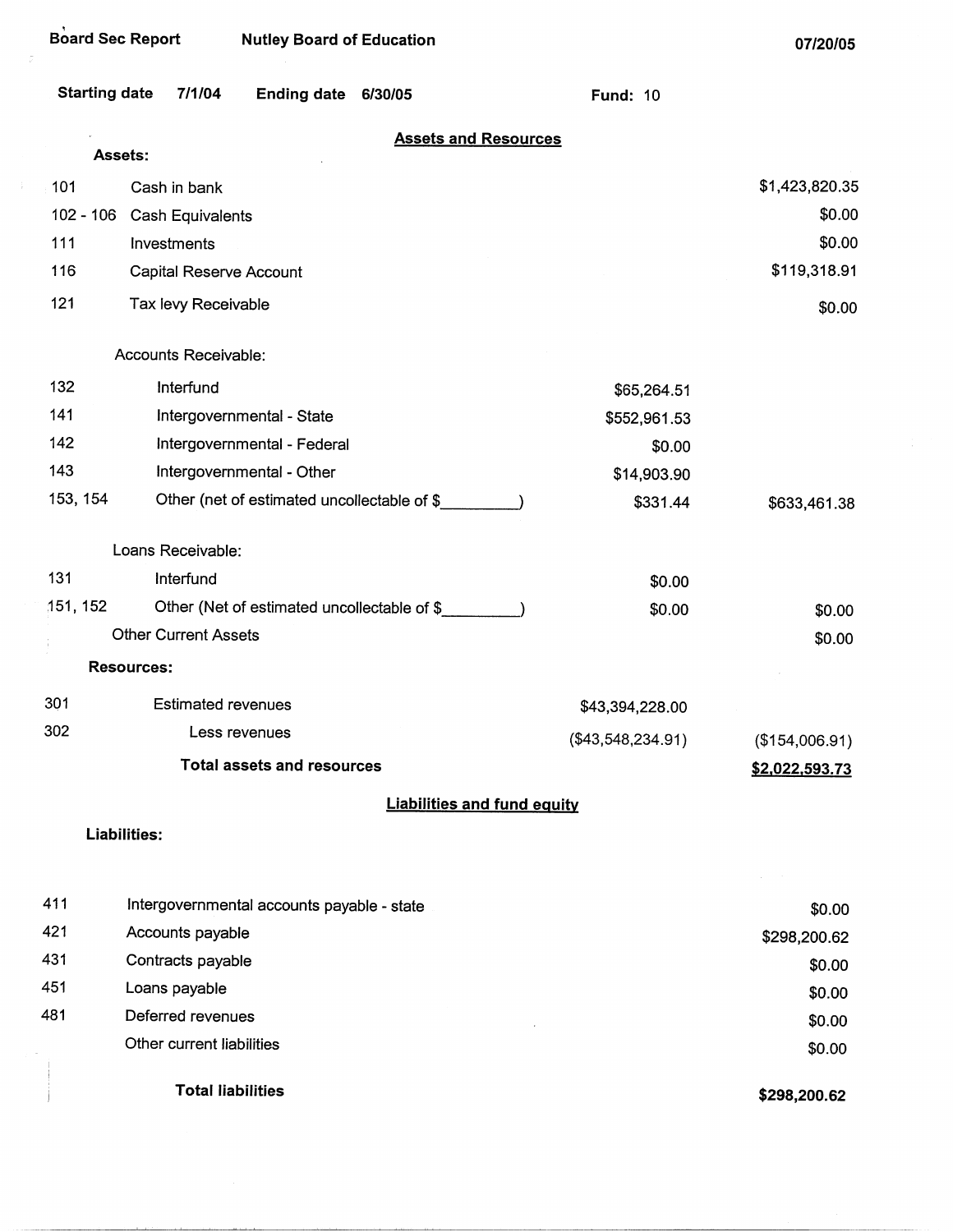| <b>Starting date</b> | 7/1/04                     | <b>Ending date</b>                              | 6/30/05                                                |                   | <b>Fund: 10</b>     |                 |  |
|----------------------|----------------------------|-------------------------------------------------|--------------------------------------------------------|-------------------|---------------------|-----------------|--|
| <b>Fund Balance:</b> |                            |                                                 |                                                        |                   |                     |                 |  |
| Appropriated:        |                            |                                                 |                                                        |                   |                     |                 |  |
| 753,754              |                            | Reserve for encumbrances                        |                                                        |                   | \$125,029.58        |                 |  |
| 761                  |                            | Capital reserve account - July                  |                                                        |                   | \$116,706.45        |                 |  |
| 604                  |                            | Add: Increase in capital reserve                |                                                        |                   | \$0.00              |                 |  |
| 307                  |                            |                                                 | Less: Budgeted w/d from capital reserve eligible costs |                   | \$0.00              |                 |  |
| 309                  |                            |                                                 | Less: Budgeted w/d from capital reserve excess costs   |                   | \$0.00              | \$116,706.45    |  |
| 762                  |                            | Adult education programs                        |                                                        |                   | \$0.00              |                 |  |
| 751,752,76x          | Other reserves             |                                                 |                                                        |                   | \$0.00              |                 |  |
| 601                  | Appropriations             |                                                 |                                                        | \$42,786,146.92   |                     |                 |  |
| 602                  |                            | Less: Expenditures                              | $(\$43,352,050.32)$                                    |                   |                     |                 |  |
|                      |                            | Encumbrances                                    | (\$124,999.16)                                         | (\$43,477,049.48) | (\$690,902.56)      |                 |  |
|                      | Total appropriated         |                                                 |                                                        |                   | (\$449,166.53)      |                 |  |
|                      | Unappropriated:            |                                                 |                                                        |                   |                     |                 |  |
| 770                  |                            | Fund balance, July 1                            |                                                        |                   | \$1,314,654.04      |                 |  |
| 303                  |                            | <b>Budgeted fund balance</b>                    |                                                        |                   | \$858,905.60        |                 |  |
|                      | Total fund balance         |                                                 |                                                        |                   |                     | \$1,724,393.11  |  |
|                      |                            | <b>Total liabilities and fund equity</b>        |                                                        |                   |                     | \$2,022,593.73  |  |
|                      |                            | <b>Recapitulation of Budgeted Fund Balance:</b> |                                                        |                   |                     |                 |  |
|                      |                            |                                                 |                                                        | <b>Budgeted</b>   | <b>Actual</b>       | <b>Variance</b> |  |
| Appropriations       |                            |                                                 |                                                        | \$42,786,146.92   | \$43,477,049.48     | (\$690,902.56)  |  |
| Revenues             |                            |                                                 |                                                        | (\$43,394,228.00) | $(\$43,548,234.91)$ | \$154,006.91    |  |
| Subtotal             |                            |                                                 |                                                        | (\$608,081.08)    | (\$71, 185.43)      | (\$536,895.65)  |  |
|                      |                            | Change in capital reserve account:              |                                                        |                   |                     |                 |  |
|                      | Plus - Increase in reserve |                                                 |                                                        | \$0.00            | \$2,612.46          | (\$2,612.46)    |  |
|                      |                            | Less - Withdrawal from reserve                  |                                                        | \$0.00            | \$0.00              |                 |  |
| Subtotal             |                            |                                                 |                                                        | (\$608,081.08)    | (\$68,572.97)       | (\$539,508.11)  |  |

Less: Adjustment for prior year (\$250,824.52)

Board Sec Report Nutley Board of Education

Budgeted fund balance (\$858,905.60)

Prepared and submitted by: <u>Later M. W. Later Constant</u>

Board Secretary

 $\frac{7}{51/05}$ 

(\$539,508.11)

**07/20/05** 

(\$250,824.52) (\$319,397.49)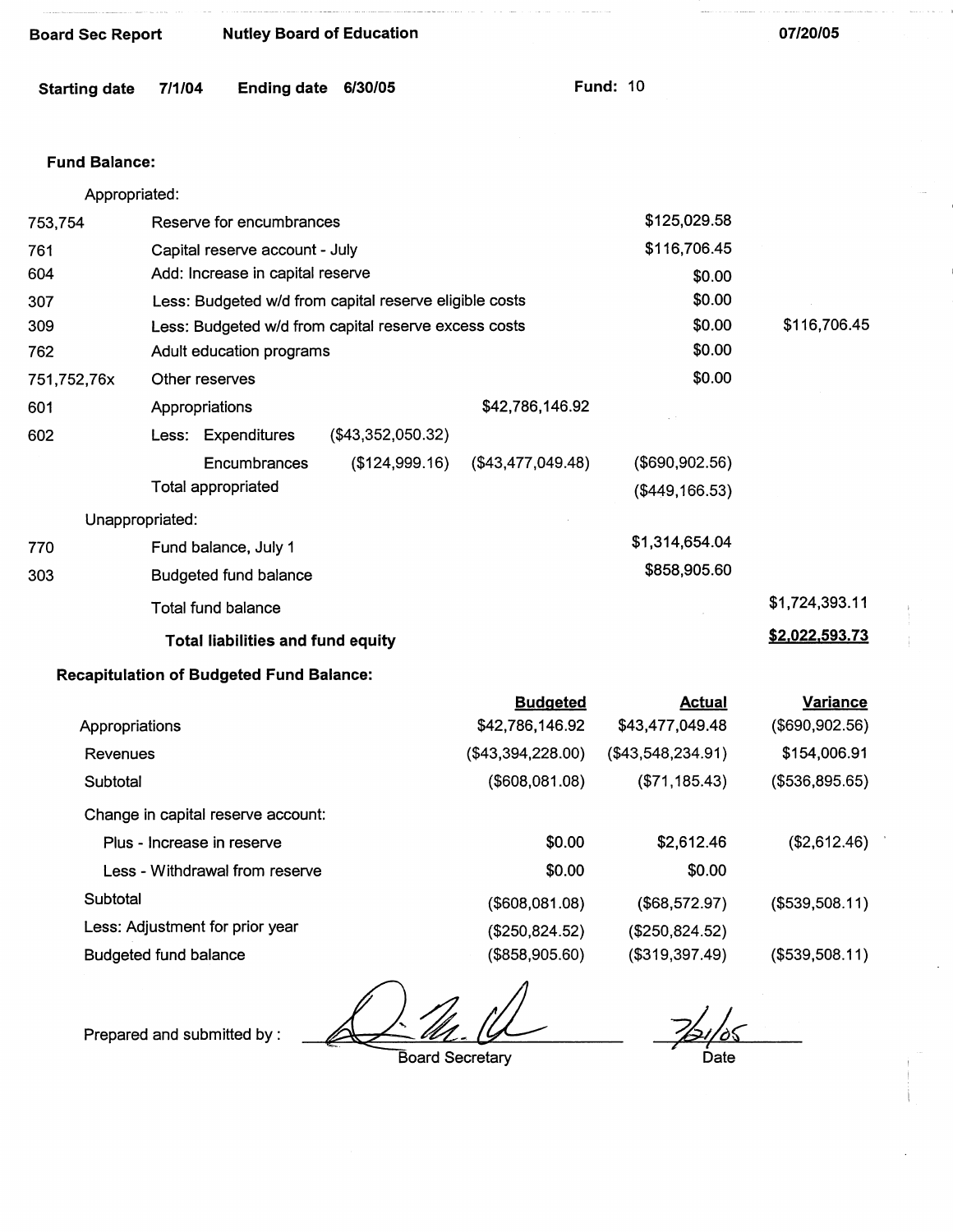$\begin{array}{c} 1 \\ 1 \\ 1 \end{array}$  $\frac{1}{\epsilon}$ 

07/20/05

| <b>Starting date</b> | 7/1/04<br><b>Ending date</b><br>6/30/05     | <b>Fund: 20</b>  |                        |
|----------------------|---------------------------------------------|------------------|------------------------|
|                      | <b>Assets and Resources</b>                 |                  |                        |
|                      | Assets:                                     |                  |                        |
| 101                  | Cash in bank                                |                  | \$307,772.63<br>\$0.00 |
| $102 - 106$<br>111   | Cash Equivalents<br>Investments             |                  | \$0.00                 |
| 116                  | <b>Capital Reserve Account</b>              |                  | \$0.00                 |
|                      |                                             |                  |                        |
| 121                  | Tax levy Receivable                         |                  | \$0.00                 |
|                      | Accounts Receivable:                        |                  |                        |
| 132                  | Interfund                                   | \$0.00           |                        |
| 141                  | Intergovernmental - State                   | \$694.07         |                        |
| 142                  | Intergovernmental - Federal                 | \$440.96         |                        |
| 143                  | Intergovernmental - Other                   | \$0.00           |                        |
| 153, 154             | Other (net of estimated uncollectable of \$ | \$0.00           | \$1,135.03             |
|                      | Loans Receivable:                           |                  |                        |
| 131                  | Interfund                                   | \$0.00           |                        |
| 151, 152             | Other (Net of estimated uncollectable of \$ | \$0.00           | \$0.00                 |
|                      | <b>Other Current Assets</b>                 |                  | \$0.00                 |
|                      | <b>Resources:</b>                           |                  |                        |
| 301                  | <b>Estimated revenues</b>                   | \$1,452,998.00   |                        |
| 302                  | Less revenues                               | (\$1,455,758.00) | (\$2,760.00)           |
|                      | <b>Total assets and resources</b>           |                  | \$306,147.66           |
|                      | <b>Liabilities and fund equity</b>          |                  |                        |
|                      | Liabilities:                                |                  |                        |
| 411                  | Intergovernmental accounts payable - state  |                  | \$59,834.47            |
| 421                  | Accounts payable                            |                  | \$110,280.25           |
| 431                  | Contracts payable                           |                  | \$0.00                 |
| 451                  | Loans payable                               |                  | \$0.00                 |
| 481                  | Deferred revenues                           |                  | \$93,127.36            |
|                      | Other current liabilities                   |                  | \$257.80               |
|                      | <b>Total liabilities</b>                    |                  | \$263,499.88           |

**\$263,499.88**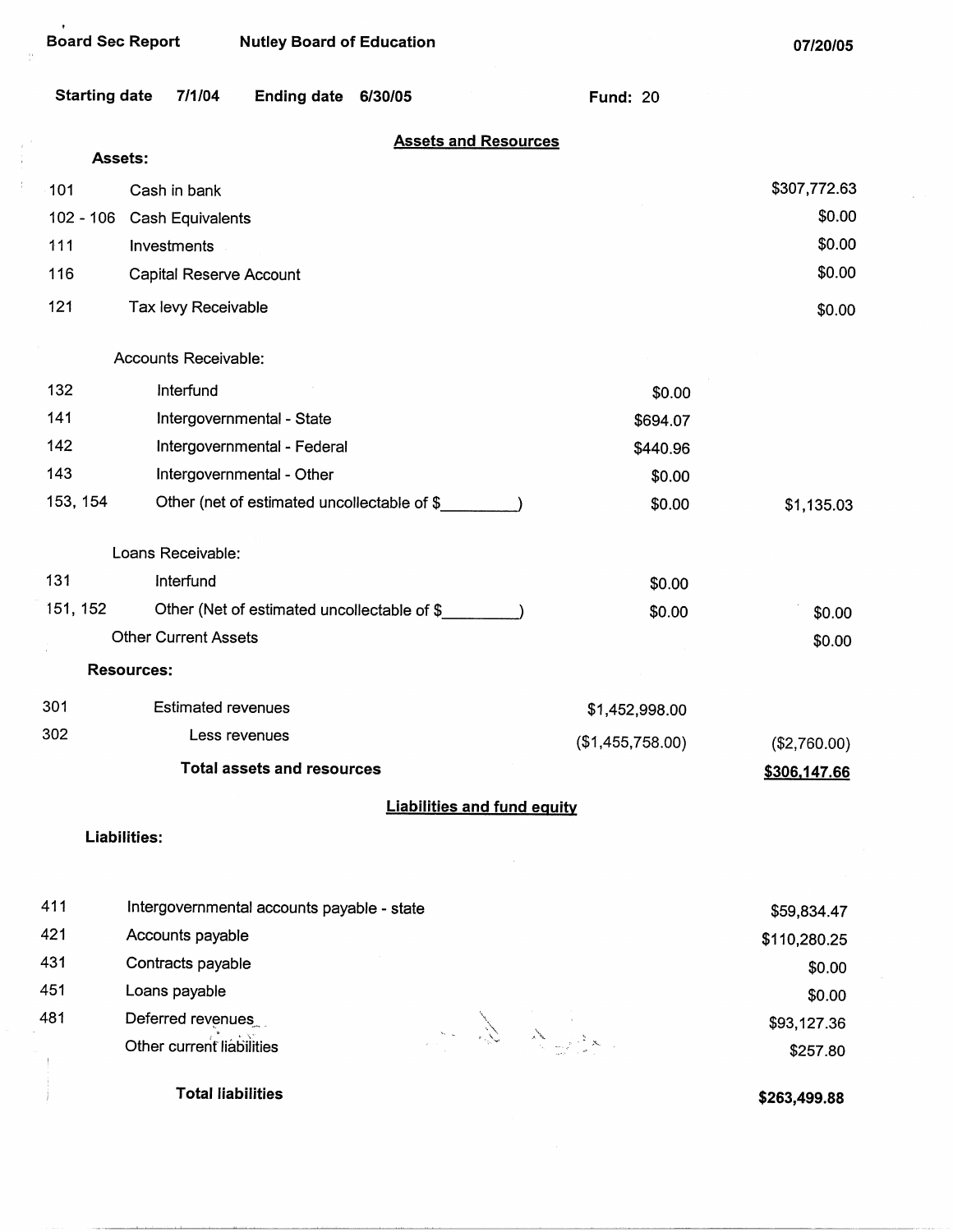| Board Sec Report | <b>Nutley Board of Education</b> |
|------------------|----------------------------------|
|                  |                                  |

Starting date 7/1/04 Ending **date 6/30/05** Fund: 20

## **Fund Balance:**

|                | Appropriated:                                          |                  |                  |                      |                    |
|----------------|--------------------------------------------------------|------------------|------------------|----------------------|--------------------|
| 753,754        | Reserve for encumbrances                               |                  |                  | (\$32,515.85)        |                    |
| 761            | Capital reserve account - July                         |                  |                  | \$0.00               |                    |
| 604            | Add: Increase in capital reserve                       |                  |                  | \$0.00               |                    |
| 307            | Less: Budgeted w/d from capital reserve eligible costs |                  |                  | \$0.00               |                    |
| 309            | Less: Budgeted w/d from capital reserve excess costs   |                  |                  | \$0.00               | \$0.00             |
| 762            | Adult education programs                               |                  |                  | \$0.00               |                    |
| 751,752,76x    | Other reserves                                         |                  |                  | \$0.00               |                    |
| 601            | Appropriations                                         |                  | \$1,607,076.40   |                      |                    |
| 602            | Less: Expenditures                                     | (\$1,427,914.49) |                  |                      |                    |
|                | Encumbrances                                           | (\$6,865.10)     | (\$1,434,779.59) | \$172,296.81         |                    |
|                | Total appropriated                                     |                  |                  | \$139,780.96         |                    |
|                | Unappropriated:                                        |                  |                  |                      |                    |
| 770            | Fund balance, July 1                                   |                  |                  | \$0.00               |                    |
| 303            | <b>Budgeted fund balance</b>                           |                  |                  | (\$97,133.18)        |                    |
|                | <b>Total fund balance</b>                              |                  |                  |                      | \$42,647.78        |
|                | <b>Total liabilities and fund equity</b>               |                  |                  |                      | \$306,147.66       |
|                |                                                        |                  |                  |                      |                    |
|                | <b>Recapitulation of Budgeted Fund Balance:</b>        |                  |                  |                      |                    |
|                |                                                        |                  | <b>Budgeted</b>  | <b>Actual</b>        | Variance           |
| Appropriatione |                                                        |                  | 21 AN7 N7A 10.   | <b>C1 131 770 50</b> | <b>C172 206 R1</b> |

| Appropriations                     | \$1,607,076.40   | \$1,434,779.59   | \$172,296.81 |
|------------------------------------|------------------|------------------|--------------|
| Revenues                           | (\$1,452,998.00) | (\$1,455,758.00) | \$2,760.00   |
| Subtotal                           | \$154,078.40     | (\$20,978.41)    | \$175,056.81 |
| Change in capital reserve account: |                  |                  |              |
| Plus - Increase in reserve         | \$0.00           | \$0.00           | \$0.00       |
| Less - Withdrawal from reserve     | \$0.00           | \$0.00           |              |
| Subtotal                           | \$154,078.40     | (\$20,978.41)    | \$175,056.81 |
| Less: Adjustment for prior year    | (\$56,945.22)    | (\$56,945.22)    |              |
| <b>Budgeted fund balance</b>       | \$97,133.18      | (\$77,923.63)    | \$175,056.81 |

Prepared and submitted by :

Board Secretary

 $7/21/65$ 

date

07/20/05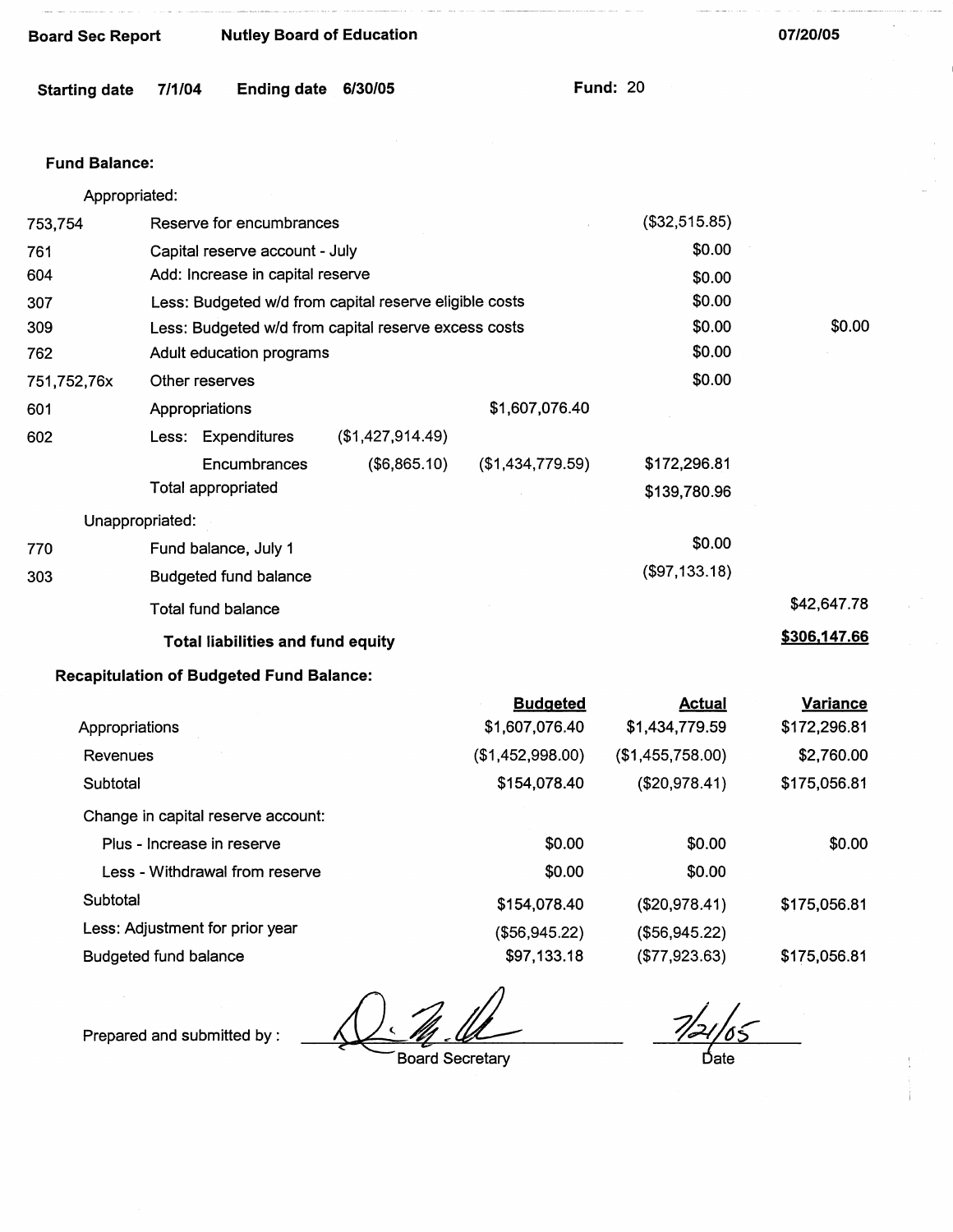والمتعاط والمستنقط فاقتلت والمتناوب

 $\mathcal{A}$ 

**07/20/05** 

 $\bar{\tau}$ 

| <b>Starting date</b> |                             | 7/1/04                    | <b>Ending date</b>                          | 6/30/05 |                                    | <b>Fund: 30</b>   |                              |
|----------------------|-----------------------------|---------------------------|---------------------------------------------|---------|------------------------------------|-------------------|------------------------------|
|                      | Assets:                     |                           |                                             |         | <b>Assets and Resources</b>        |                   |                              |
| 101                  | Cash in bank                |                           |                                             |         |                                    |                   | \$13,730,457.82              |
| $102 - 106$          |                             | Cash Equivalents          |                                             |         |                                    |                   | \$0.00                       |
| 111                  | Investments                 |                           |                                             |         |                                    |                   | \$0.00                       |
| 116                  |                             | Capital Reserve Account   |                                             |         |                                    |                   | \$0.00                       |
| 121                  |                             | Tax levy Receivable       |                                             |         |                                    |                   | \$0.00                       |
|                      | Accounts Receivable:        |                           |                                             |         |                                    |                   |                              |
| 132                  |                             | Interfund                 |                                             |         |                                    | \$0.00            |                              |
| 141                  |                             |                           | Intergovernmental - State                   |         |                                    | \$1,744,416.75    |                              |
| 142                  |                             |                           | Intergovernmental - Federal                 |         |                                    | \$0.00            |                              |
| 143                  |                             |                           | Intergovernmental - Other                   |         |                                    | \$0.00            |                              |
| 153, 154             |                             |                           | Other (net of estimated uncollectable of \$ |         |                                    | \$0.00            | \$1,744,416.75               |
|                      | Loans Receivable:           |                           |                                             |         |                                    |                   |                              |
| 131                  |                             | Interfund                 |                                             |         |                                    | \$0.00            |                              |
| 151, 152             |                             |                           | Other (Net of estimated uncollectable of \$ |         |                                    | \$0.00            | \$0.00                       |
|                      | <b>Other Current Assets</b> |                           |                                             |         |                                    |                   | \$0.00                       |
|                      | <b>Resources:</b>           |                           |                                             |         |                                    |                   |                              |
| 301                  |                             | <b>Estimated revenues</b> |                                             |         |                                    | \$0.00            |                              |
| 302                  |                             | Less revenues             |                                             |         |                                    | (\$16,600,272.79) | (\$16,600,272.79)            |
|                      |                             |                           | <b>Total assets and resources</b>           |         |                                    |                   | <u>(\$1,125,398.22)</u>      |
|                      |                             |                           |                                             |         | <b>Liabilities and fund equity</b> |                   |                              |
|                      | Liabilities:                |                           |                                             |         |                                    |                   |                              |
| 411                  |                             |                           | Intergovernmental accounts payable - state  |         |                                    |                   |                              |
| 421                  |                             | Accounts payable          |                                             |         |                                    |                   | \$0.00                       |
| 431                  |                             | Contracts payable         |                                             |         |                                    |                   | \$294,102.79                 |
| 451                  | Loans payable               |                           |                                             |         |                                    |                   | \$0.00                       |
| 481                  |                             | Deferred revenues         |                                             |         |                                    |                   | \$0.00                       |
|                      |                             | Other current liabilities |                                             |         |                                    | All Comment       | \$1,939,323.65<br>\$8,226.80 |
|                      |                             | <b>Total liabilities</b>  |                                             |         |                                    |                   | \$2,241,653.24               |
|                      |                             |                           |                                             |         |                                    |                   |                              |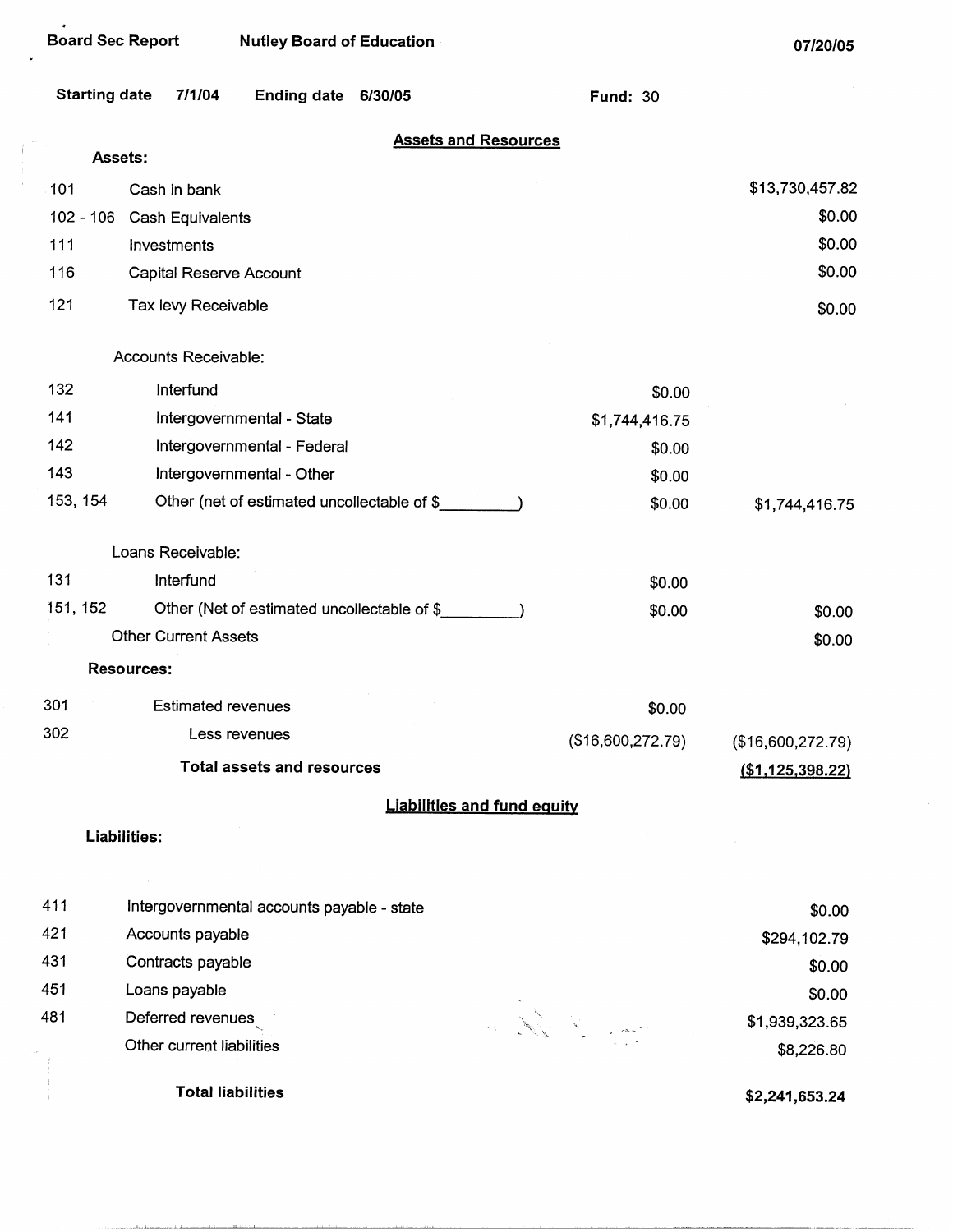| <b>Board Sec Report</b> |        | <b>Nutley Board of Education</b>                       |                  |                                   |                                      | 07/20/05                            |
|-------------------------|--------|--------------------------------------------------------|------------------|-----------------------------------|--------------------------------------|-------------------------------------|
| <b>Starting date</b>    | 7/1/04 | <b>Ending date</b>                                     | 6/30/05          |                                   | <b>Fund: 30</b>                      |                                     |
| <b>Fund Balance:</b>    |        |                                                        |                  |                                   |                                      |                                     |
| Appropriated:           |        |                                                        |                  |                                   |                                      |                                     |
| 753,754                 |        | Reserve for encumbrances                               |                  |                                   | \$418,230.53                         |                                     |
| 761                     |        | Capital reserve account - July                         |                  |                                   | \$0.00                               |                                     |
| 604                     |        | Add: Increase in capital reserve                       |                  |                                   | \$0.00                               |                                     |
| 307                     |        | Less: Budgeted w/d from capital reserve eligible costs |                  |                                   | \$0.00                               |                                     |
| 309                     |        | Less: Budgeted w/d from capital reserve excess costs   |                  |                                   | \$0.00                               | \$0.00                              |
| 762                     |        | Adult education programs                               |                  |                                   | \$0.00                               |                                     |
| 751,752,76x             |        | Other reserves                                         |                  |                                   | (\$1,678,717.60)                     |                                     |
| 601                     |        | Appropriations                                         |                  | \$1,846,833.26                    |                                      |                                     |
| 602                     |        | Less: Expenditures                                     | (\$2,988,852.80) |                                   |                                      |                                     |
|                         |        | Encumbrances<br>Total appropriated                     | (\$691, 648.80)  | (\$3,680,501.60)                  | (\$1,833,668.34)<br>(\$3,094,155.41) |                                     |
| Unappropriated:         |        |                                                        |                  |                                   |                                      |                                     |
| 770                     |        | Fund balance, July 1                                   |                  |                                   | \$0.00                               |                                     |
| 303                     |        | <b>Budgeted fund balance</b>                           |                  |                                   | (\$272,896.05)                       |                                     |
|                         |        | Total fund balance                                     |                  |                                   |                                      | (\$3,367,051.46)                    |
|                         |        | <b>Total liabilities and fund equity</b>               |                  |                                   |                                      | (\$1,125,398.22)                    |
|                         |        | <b>Recapitulation of Budgeted Fund Balance:</b>        |                  |                                   |                                      |                                     |
| Appropriations          |        |                                                        |                  | <b>Budgeted</b><br>\$1,846,833.26 | <b>Actual</b><br>\$3,680,501.60      | <u>Variance</u><br>(\$1,833,668.34) |
| Revenues                |        |                                                        |                  | \$0.00                            | (\$16,600,272.79)                    | \$16,600,272.79                     |
| Subtotal                |        |                                                        |                  | \$1,846,833.26                    | (\$12,919,771.19)                    | \$14,766,604.45                     |
|                         |        | Change in capital reserve account:                     |                  |                                   |                                      |                                     |
|                         |        | Plus - Increase in reserve                             |                  | \$0.00                            | \$0.00                               | \$0.00                              |
|                         |        | Less - Withdrawal from reserve                         |                  | \$0.00                            | \$0.00                               |                                     |
| Subtotal                |        |                                                        |                  |                                   |                                      |                                     |
|                         |        |                                                        |                  | \$1,846,833.26                    | (\$12,919,771.19)                    | \$14,766,604.45                     |

Less: Adjustment for prior year

Budgeted fund balance

Prepared and submitted by :

Board Secretary

(\$1,573,937.21) \$272,896.05

Date

\$14,766,604.45

(\$1,573,937.21) (\$14,493,708.40)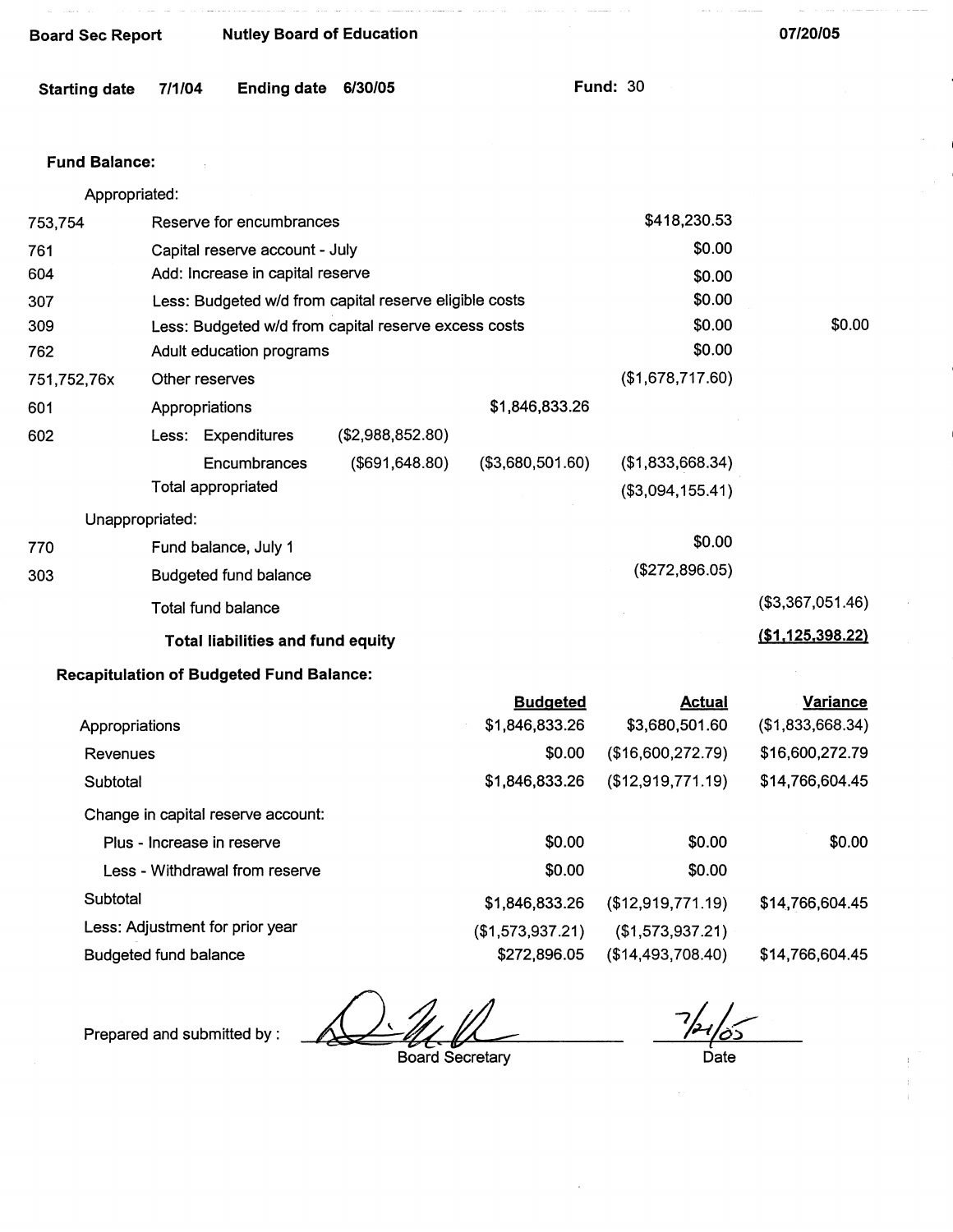$\begin{array}{c} \begin{array}{c} \begin{array}{c} \begin{array}{c} \end{array} \\ \begin{array}{c} \end{array} \end{array} \end{array} \end{array}$ 

| <b>Starting date</b> | 7/1/04<br><b>Ending date</b>                | 6/30/05                            | <b>Fund: 40</b> |              |
|----------------------|---------------------------------------------|------------------------------------|-----------------|--------------|
| Assets:              |                                             | <b>Assets and Resources</b>        |                 |              |
| 101                  | Cash in bank                                |                                    |                 | \$0.63       |
| $102 - 106$          | Cash Equivalents                            |                                    |                 | \$0.00       |
| 111                  | Investments                                 |                                    |                 | \$0.00       |
| 116                  | Capital Reserve Account                     |                                    |                 | \$0.00       |
| 121                  | Tax levy Receivable                         |                                    |                 | \$0.00       |
|                      |                                             |                                    |                 |              |
|                      | Accounts Receivable:                        |                                    |                 |              |
| 132                  | Interfund                                   |                                    | \$0.00          |              |
| 141                  | Intergovernmental - State                   |                                    | \$0.00          |              |
| 142                  | Intergovernmental - Federal                 |                                    | \$0.00          |              |
| 143                  | Intergovernmental - Other                   |                                    | \$0.00          |              |
| 153, 154             | Other (net of estimated uncollectable of \$ |                                    | \$0.00          | \$0.00       |
|                      | Loans Receivable:                           |                                    |                 |              |
| 131                  | Interfund                                   |                                    | \$0.00          |              |
| 151, 152             | Other (Net of estimated uncollectable of \$ |                                    | \$0.00          | \$0.00       |
|                      | <b>Other Current Assets</b>                 |                                    |                 | \$0.00       |
| <b>Resources:</b>    |                                             |                                    |                 |              |
| 301                  | <b>Estimated revenues</b>                   |                                    | \$319,560.00    |              |
| 302                  | Less revenues                               |                                    | (\$319,560.00)  | \$0.00       |
|                      | <b>Total assets and resources</b>           |                                    |                 | \$0.63       |
|                      |                                             | <b>Liabilities and fund equity</b> |                 |              |
| Liabilities:         |                                             |                                    |                 |              |
|                      |                                             |                                    |                 |              |
| 411                  | Intergovernmental accounts payable - state  |                                    |                 | \$0.00       |
| 421                  | Accounts payable                            |                                    |                 | \$0.00       |
| 431                  | Contracts payable                           |                                    |                 | \$0.00       |
| 451                  | Loans payable                               |                                    |                 | \$0.00       |
| 481                  | Deferred revenues · -                       |                                    |                 | \$0.00       |
|                      | メリッシュ<br>Other current liabilities          |                                    |                 | (\$6,492.92) |
|                      | <b>Total liabilities</b>                    |                                    |                 | (\$6,492.92) |

alerda de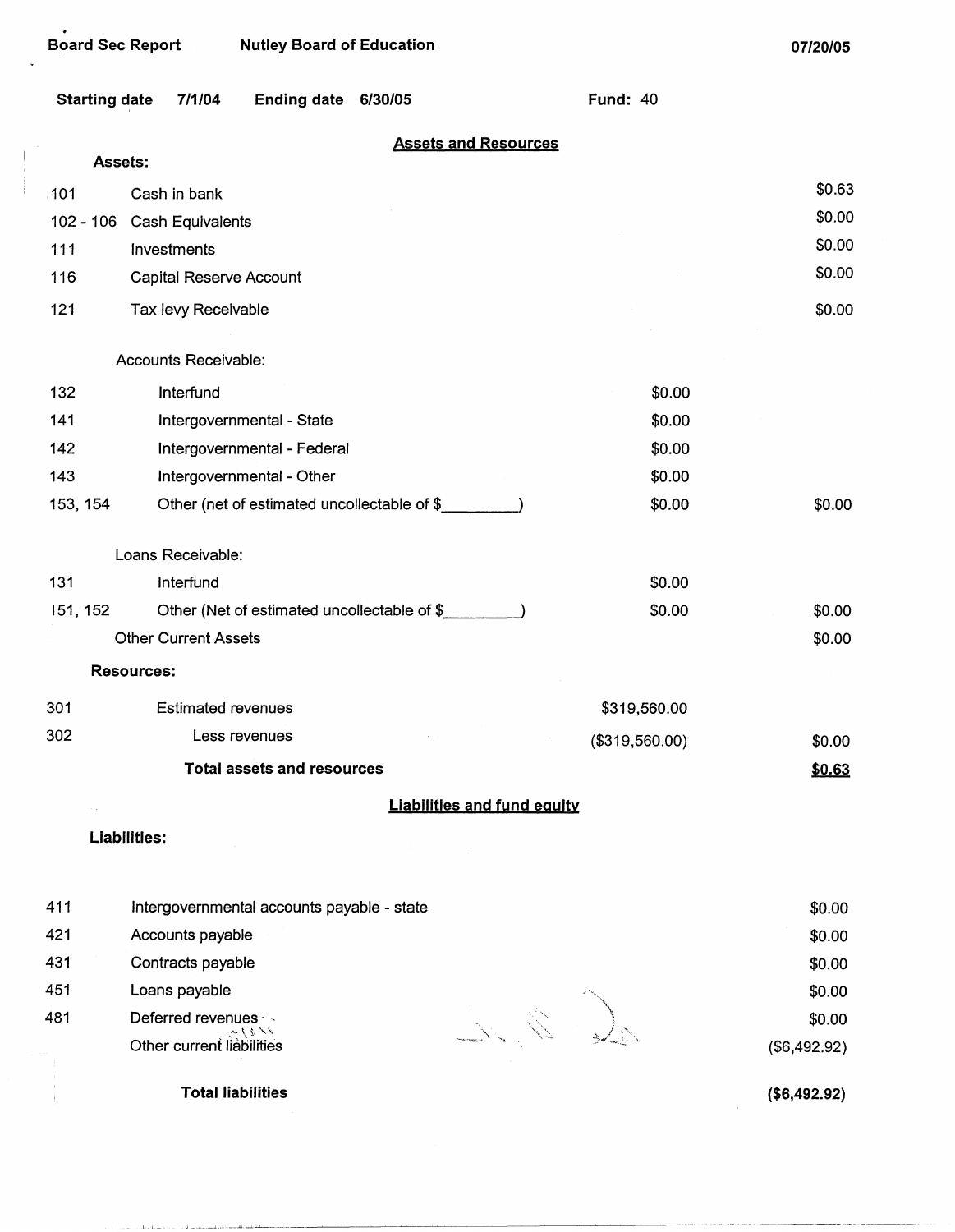| <b>Board Sec Report</b> |                | <b>Nutley Board of Education</b>                |                                                        |                 |                 |               | 07/20/05        |
|-------------------------|----------------|-------------------------------------------------|--------------------------------------------------------|-----------------|-----------------|---------------|-----------------|
| <b>Starting date</b>    | 7/1/04         | <b>Ending date</b>                              | 6/30/05                                                |                 | <b>Fund: 40</b> |               |                 |
| <b>Fund Balance:</b>    |                |                                                 |                                                        |                 |                 |               |                 |
| Appropriated:           |                |                                                 |                                                        |                 |                 |               |                 |
| 753,754                 |                | Reserve for encumbrances                        |                                                        |                 |                 | \$0.00        |                 |
| 761                     |                | Capital reserve account - July                  |                                                        |                 |                 | \$0.00        |                 |
| 604                     |                | Add: Increase in capital reserve                |                                                        |                 |                 | \$0.00        |                 |
| 307                     |                |                                                 | Less: Budgeted w/d from capital reserve eligible costs |                 |                 | \$0.00        |                 |
| 309                     |                |                                                 | Less: Budgeted w/d from capital reserve excess costs   |                 |                 | \$0.00        | \$0.00          |
| 762                     |                | Adult education programs                        |                                                        |                 |                 | \$0.00        |                 |
| 751,752,76x             | Other reserves |                                                 |                                                        |                 |                 | \$0.00        |                 |
| 601                     | Appropriations |                                                 |                                                        | \$319,560.00    |                 |               |                 |
| 602                     |                | Less: Expenditures                              | (\$319,560.25)                                         |                 |                 |               |                 |
|                         |                | Encumbrances                                    | \$0.00                                                 | (\$319,560.25)  |                 | (\$0.25)      |                 |
|                         |                | <b>Total appropriated</b>                       |                                                        |                 |                 | (\$0.25)      |                 |
| Unappropriated:         |                |                                                 |                                                        |                 |                 |               |                 |
| 770                     |                | Fund balance, July 1                            |                                                        |                 |                 | \$6,493.30    |                 |
| 303                     |                | <b>Budgeted fund balance</b>                    |                                                        |                 |                 | \$0.00        |                 |
|                         |                | <b>Total fund balance</b>                       |                                                        |                 |                 |               | \$6,493.05      |
|                         |                | <b>Total liabilities and fund equity</b>        |                                                        |                 |                 |               | \$0.13          |
|                         |                | <b>Recapitulation of Budgeted Fund Balance:</b> |                                                        |                 |                 |               |                 |
|                         |                |                                                 |                                                        | <b>Budgeted</b> |                 | <b>Actual</b> | <b>Variance</b> |
| Appropriations          |                |                                                 |                                                        | \$319,560.00    |                 | \$319,560.25  | (\$0.25)        |
| Revenues                |                |                                                 | (\$319,560.00)                                         |                 |                 |               |                 |

| Subtotal                           | \$0.00 | \$0.25 | (\$0.25) |
|------------------------------------|--------|--------|----------|
| Change in capital reserve account: |        |        |          |
| Plus - Increase in reserve         | \$0.00 | \$0.00 | \$0.00   |
| Less - Withdrawal from reserve     | \$0.00 | \$0.00 |          |
| Subtotal                           | \$0.00 | \$0.25 | (\$0.25) |
| Less: Adjustment for prior year    | \$0.00 | \$0.00 |          |
| <b>Budgeted fund balance</b>       | \$0.00 | \$0.25 | (\$0.25) |

Prepared and submitted by :

Board Secretary

 $7/4/05$ Date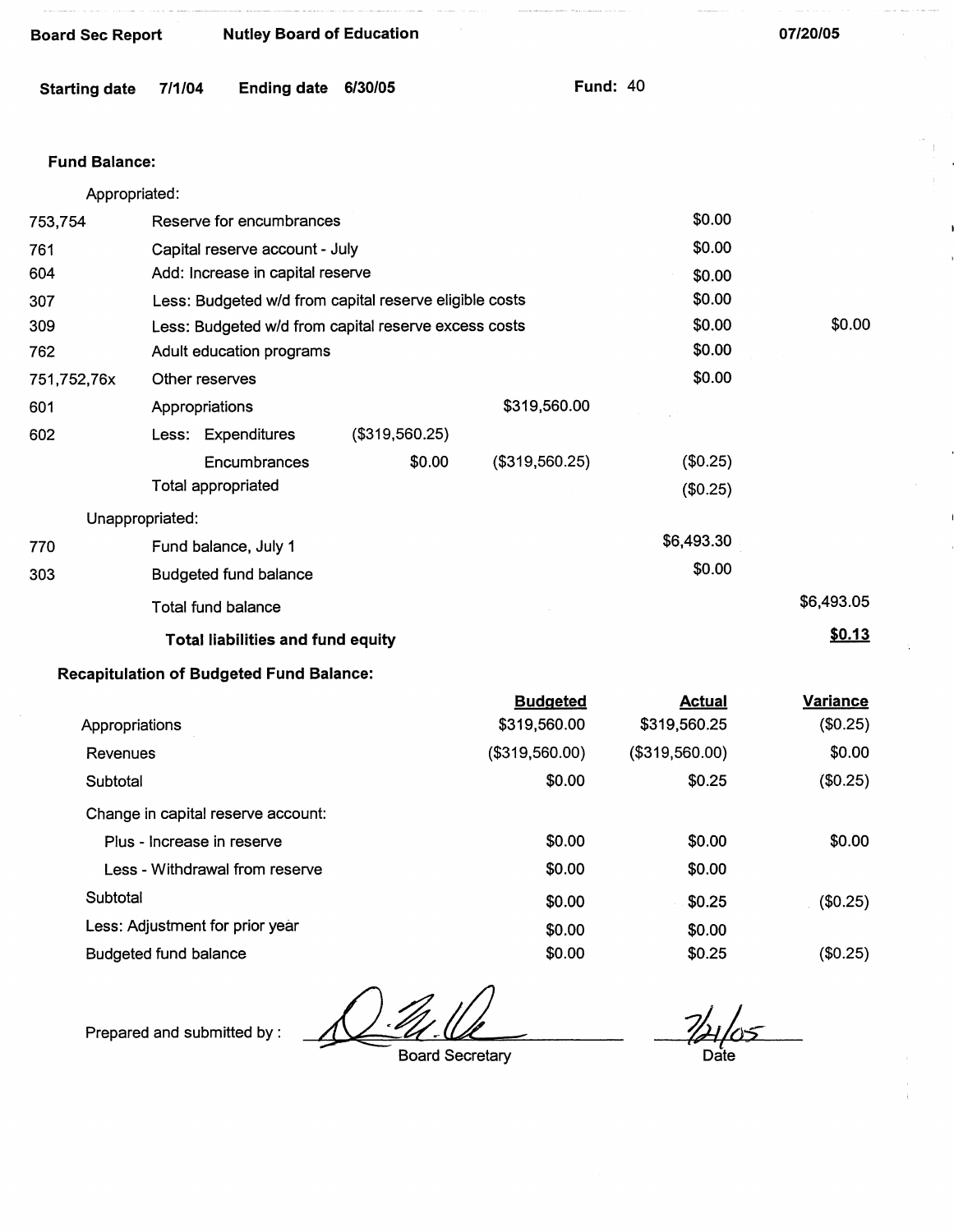فتناسد

| <b>Starting date</b> | 7/1/04                          | <b>Ending date</b>                          | 6/30/05 |                                    | <b>Fund: 50</b> |                   |
|----------------------|---------------------------------|---------------------------------------------|---------|------------------------------------|-----------------|-------------------|
|                      | Assets:                         |                                             |         | <b>Assets and Resources</b>        |                 |                   |
|                      |                                 |                                             |         |                                    |                 | \$0.00            |
| 101<br>$102 - 106$   | Cash in bank                    |                                             |         |                                    |                 | \$0.00            |
| 111                  | Cash Equivalents<br>Investments |                                             |         |                                    |                 | \$0.00            |
| 116                  | <b>Capital Reserve Account</b>  |                                             |         |                                    |                 | \$0.00            |
|                      |                                 |                                             |         |                                    |                 |                   |
| 121                  | Tax levy Receivable             |                                             |         |                                    |                 | \$0.00            |
|                      | Accounts Receivable:            |                                             |         |                                    |                 |                   |
| 132                  | Interfund                       |                                             |         |                                    | \$0.00          |                   |
| 141                  |                                 | Intergovernmental - State                   |         |                                    | \$0.00          |                   |
| 142                  |                                 | Intergovernmental - Federal                 |         |                                    | \$0.00          |                   |
| 143                  |                                 | Intergovernmental - Other                   |         |                                    | \$0.00          |                   |
| 153, 154             |                                 | Other (net of estimated uncollectable of \$ |         |                                    | \$0.00          | \$0.00            |
|                      | Loans Receivable:               |                                             |         |                                    |                 |                   |
| 131                  | Interfund                       |                                             |         |                                    | \$0.00          |                   |
| 151, 152             |                                 | Other (Net of estimated uncollectable of \$ |         |                                    | \$0.00          | \$0.00            |
|                      | <b>Other Current Assets</b>     |                                             |         |                                    |                 | \$17,186.29       |
|                      | <b>Resources:</b>               |                                             |         |                                    |                 |                   |
| 301                  | <b>Estimated revenues</b>       |                                             |         |                                    | \$0.00          |                   |
| 302                  |                                 | Less revenues                               |         |                                    | (\$823,064.73)  | (\$823,064.73)    |
|                      |                                 | <b>Total assets and resources</b>           |         |                                    |                 | $($ \$805,878.44) |
|                      |                                 |                                             |         | <b>Liabilities and fund equity</b> |                 |                   |
|                      | <b>Liabilities:</b>             |                                             |         |                                    |                 |                   |
| 411                  |                                 | Intergovernmental accounts payable - state  |         |                                    |                 | \$0.00            |
| 421                  | Accounts payable                |                                             |         |                                    |                 | \$4,402.68        |
| 431                  | Contracts payable               |                                             |         |                                    |                 | \$0.00            |
| 451                  | Loans payable                   |                                             |         |                                    |                 | \$0.00            |
| 481                  | Deferred revenues               |                                             |         |                                    |                 | \$4,051.52        |
|                      | Other current liabilities       |                                             |         |                                    |                 | \$86,070.08       |
|                      |                                 | <b>Total liabilities</b>                    |         |                                    |                 | \$94,524.28       |

**\$94,524.28**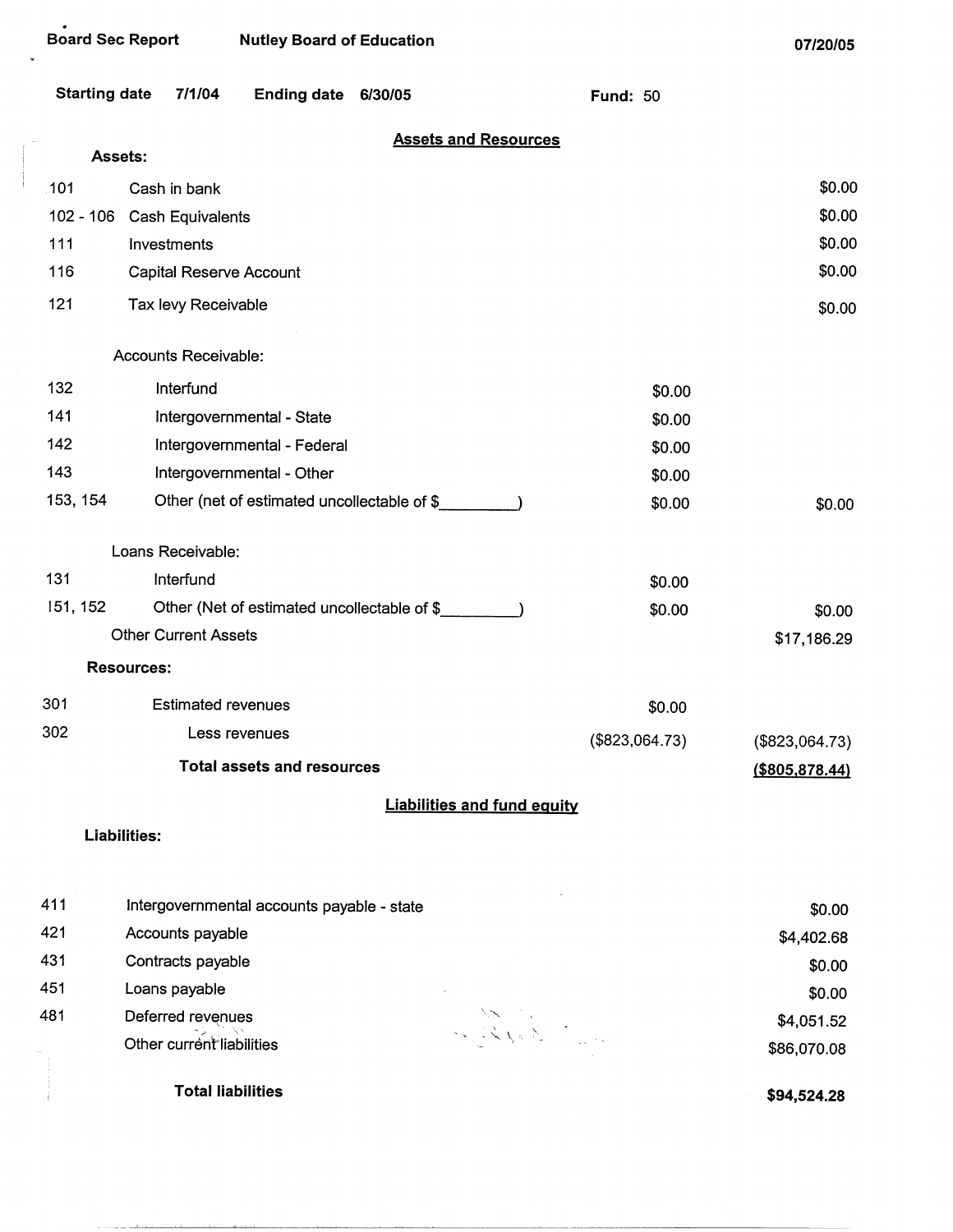| <b>Board Sec Report</b>        |                                  | <b>Nutley Board of Education</b>                |                                                        |                             |                                  | 07/20/05                          |  |
|--------------------------------|----------------------------------|-------------------------------------------------|--------------------------------------------------------|-----------------------------|----------------------------------|-----------------------------------|--|
| <b>Starting date</b>           | 7/1/04                           | <b>Ending date</b>                              | 6/30/05                                                |                             | <b>Fund: 50</b>                  |                                   |  |
| <b>Fund Balance:</b>           |                                  |                                                 |                                                        |                             |                                  |                                   |  |
| Appropriated:                  |                                  |                                                 |                                                        |                             |                                  |                                   |  |
| 753,754                        | Reserve for encumbrances         |                                                 |                                                        |                             | (\$317.50)                       |                                   |  |
| 761                            | Capital reserve account - July   |                                                 |                                                        |                             | \$0.00                           |                                   |  |
| 604                            | Add: Increase in capital reserve |                                                 |                                                        |                             | \$0.00                           |                                   |  |
| 307                            |                                  |                                                 | Less: Budgeted w/d from capital reserve eligible costs |                             | \$0.00                           |                                   |  |
| 309                            |                                  |                                                 | Less: Budgeted w/d from capital reserve excess costs   |                             | \$0.00                           | \$0.00                            |  |
| 762                            |                                  | Adult education programs                        |                                                        |                             | \$0.00                           |                                   |  |
| 751,752,76x                    | Other reserves                   |                                                 |                                                        |                             | \$0.00                           |                                   |  |
| 601                            | Appropriations                   |                                                 |                                                        | \$317.50                    |                                  |                                   |  |
| 602                            |                                  | Less: Expenditures                              | (\$900,402.72)                                         |                             |                                  |                                   |  |
|                                | <b>Total appropriated</b>        | Encumbrances                                    | \$0.00                                                 | (\$900,402.72)              | (\$900,085.22)<br>(\$900,402.72) |                                   |  |
| Unappropriated:                |                                  |                                                 |                                                        |                             |                                  |                                   |  |
| 770                            |                                  | Fund balance, July 1                            |                                                        |                             | \$0.00                           |                                   |  |
| 303                            |                                  | Budgeted fund balance                           |                                                        |                             | \$0.00                           |                                   |  |
|                                |                                  | Total fund balance                              |                                                        |                             |                                  | (\$900,402.72)                    |  |
|                                |                                  | Total liabilities and fund equity               |                                                        |                             |                                  | $($ \$805,878.44)                 |  |
|                                |                                  | <b>Recapitulation of Budgeted Fund Balance:</b> |                                                        |                             |                                  |                                   |  |
| Appropriations                 |                                  |                                                 |                                                        | <b>Budgeted</b><br>\$317.50 | <b>Actual</b><br>\$900,402.72    | <b>Variance</b><br>(\$900,085.22) |  |
| Revenues                       |                                  |                                                 |                                                        | \$0.00                      | (\$823,064.73)                   | \$823,064.73                      |  |
| Subtotal                       |                                  |                                                 |                                                        | \$317.50                    | \$77,337.99                      | (\$77,020.49)                     |  |
|                                |                                  | Change in capital reserve account:              |                                                        |                             |                                  |                                   |  |
| Plus - Increase in reserve     |                                  |                                                 |                                                        | \$0.00                      | \$0.00                           | \$0.00                            |  |
| Less - Withdrawal from reserve |                                  |                                                 |                                                        | \$0.00                      | \$0.00                           |                                   |  |
| Subtotal                       |                                  |                                                 |                                                        | \$317.50                    | \$77,337.99                      | (\$77,020.49)                     |  |

Subtotal

Less: Adjustment for prior year Budgeted fund balance

Prepared and submitted by :

' Board Secretary

(\$317.50) \$0.00

 $\frac{7}{25/25}$  $D$ ate

(\$317.50) \$77,020.49

(\$77,020.49)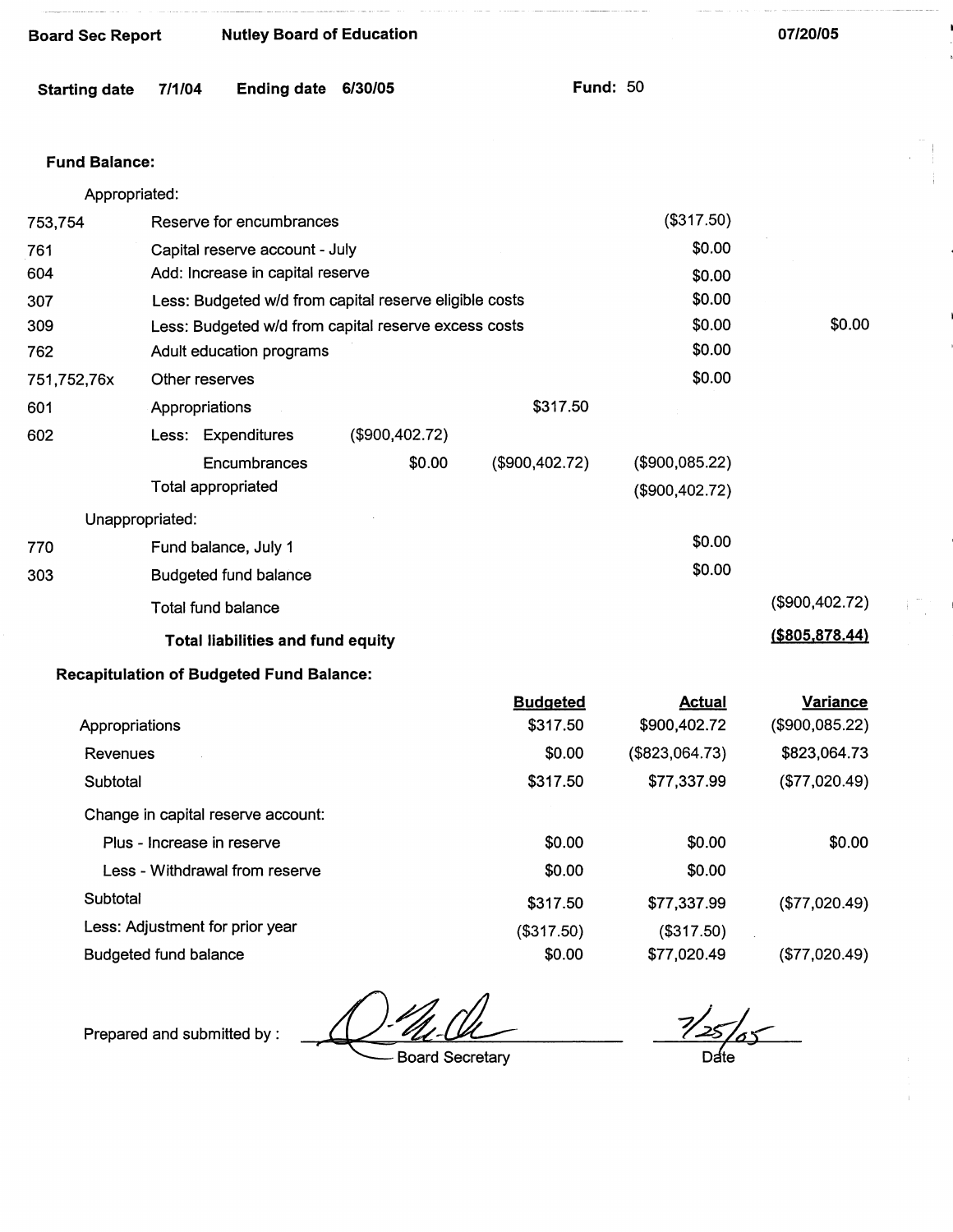| Board Sec Report     |                             | <b>Nutley Board of Education</b>            |         |                                    |                 | 07/20/05               |
|----------------------|-----------------------------|---------------------------------------------|---------|------------------------------------|-----------------|------------------------|
| <b>Starting date</b> | 7/1/04                      | <b>Ending date</b>                          | 6/30/05 |                                    | <b>Fund: 55</b> |                        |
|                      | Assets:                     |                                             |         | <b>Assets and Resources</b>        |                 |                        |
| 101                  | Cash in bank                |                                             |         |                                    |                 |                        |
| $102 - 106$          | Cash Equivalents            |                                             |         |                                    |                 | \$301,488.84<br>\$0.00 |
| 111                  | Investments                 |                                             |         |                                    |                 | \$0.00                 |
| 116                  | Capital Reserve Account     |                                             |         |                                    |                 | \$0.00                 |
| 121                  | Tax levy Receivable         |                                             |         |                                    |                 |                        |
|                      |                             |                                             |         |                                    |                 | \$0.00                 |
|                      | Accounts Receivable:        |                                             |         |                                    |                 |                        |
| 132                  | Interfund                   |                                             |         |                                    | \$38,836.94     |                        |
| 141                  | Intergovernmental - State   |                                             |         | \$0.00                             |                 |                        |
| 142                  |                             | Intergovernmental - Federal                 |         |                                    | \$0.00          |                        |
| 143                  |                             | Intergovernmental - Other                   |         |                                    | \$0.00          |                        |
| 153, 154             |                             | Other (net of estimated uncollectable of \$ |         |                                    | \$0.00          | \$38,836.94            |
|                      | Loans Receivable:           |                                             |         |                                    |                 |                        |
| 131                  | Interfund                   |                                             |         |                                    | \$0.00          |                        |
| 151, 152             |                             | Other (Net of estimated uncollectable of \$ |         |                                    | \$0.00          | \$0.00                 |
|                      | <b>Other Current Assets</b> |                                             |         |                                    |                 | \$0.00                 |
|                      | <b>Resources:</b>           |                                             |         |                                    |                 |                        |
| 301                  | <b>Estimated revenues</b>   |                                             |         |                                    | \$0.00          |                        |
| 302                  |                             | Less revenues                               |         |                                    | (\$863, 819.42) | (\$863, 819.42)        |
|                      |                             | <b>Total assets and resources</b>           |         |                                    |                 | $($ \$523,493.64)      |
|                      |                             |                                             |         | <b>Liabilities and fund equity</b> |                 |                        |
|                      | <b>Liabilities:</b>         |                                             |         |                                    |                 |                        |
| 411                  |                             | Intergovernmental accounts payable - state  |         |                                    |                 | \$0.00                 |

| 421 | Accounts payable          |                                                                                                           | \$1,382.13   |
|-----|---------------------------|-----------------------------------------------------------------------------------------------------------|--------------|
| 431 | Contracts payable         |                                                                                                           | \$0.00       |
| 451 | Loans payable             |                                                                                                           | \$0.00       |
| 481 | Deferred revenues         |                                                                                                           | \$0.00       |
|     | Other current liabilities | $\mathcal{L}_{\text{in}}(N) = \mathcal{N}_{\text{in}}(N_{\text{in}})$<br>المجمع المسير<br>المستعدد المحمد | \$241,993.34 |
|     |                           |                                                                                                           |              |

**Total liabilities** 

421 431 451

 $\mathcal{F}_{\mathcal{F}_{\mathbf{q},\mathbf{p}}}$ 

 $\alpha$ 

**\$243,375.47**